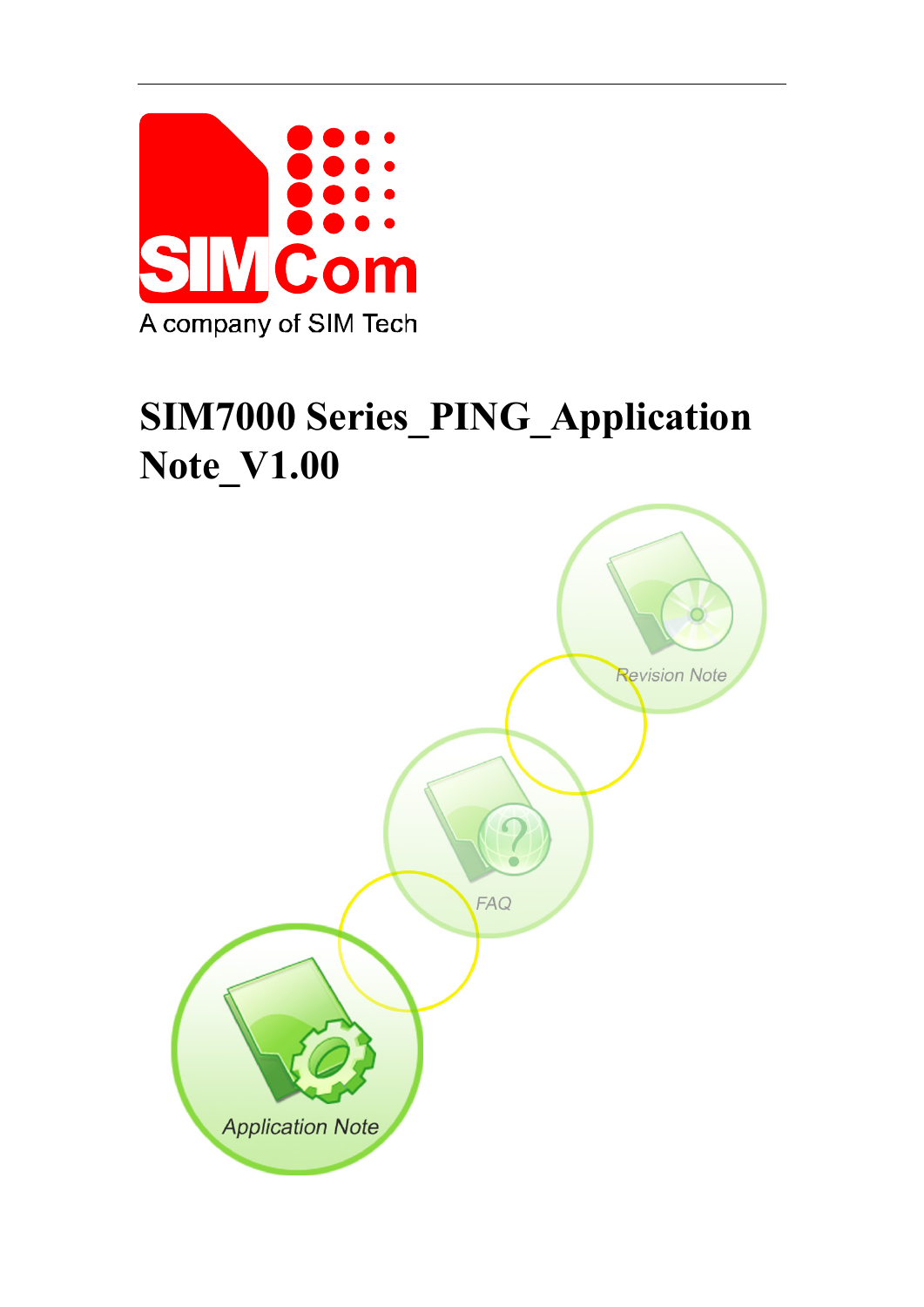

| Document Title      | SIM7000 Series PING Application Note       |  |
|---------------------|--------------------------------------------|--|
| <b>Version</b>      | 1.00                                       |  |
| <b>Date</b>         | 2017-09-08                                 |  |
| <b>Status</b>       | Release                                    |  |
| Document Control ID | SIM7000 Series PING Application Note_V1.00 |  |

#### **General Notes**

SIMCom offers this information as a service to its customers, to support application and engineering efforts that use the products designed by SIMCom. The information provided is based upon requirements specifically provided to SIMCom by the customers. SIMCom has not undertaken any independent search for additional relevant information, including any information that may be in the customer's possession. Furthermore, system validation of this product designed by SIMCom within a larger electronic system remains the responsibility of the customer or the customer's system integrator. All specifications supplied herein are subject to change.

#### **Copyright**

This document contains proprietary technical information which is the property of Shanghai SIMCom Wireless Solutions Ltd, copying of this document and giving it to others and the using or communication of the contents thereof, are forbidden without express authority. Offenders are liable to the payment of damages. All rights reserved in the event of grant of a patent or the registration of a utility model or design. All specification supplied herein are subject to change without notice at any time.

*Copyright © Shanghai SIMCom Wireless Solutions Ltd. 2017*

J.Way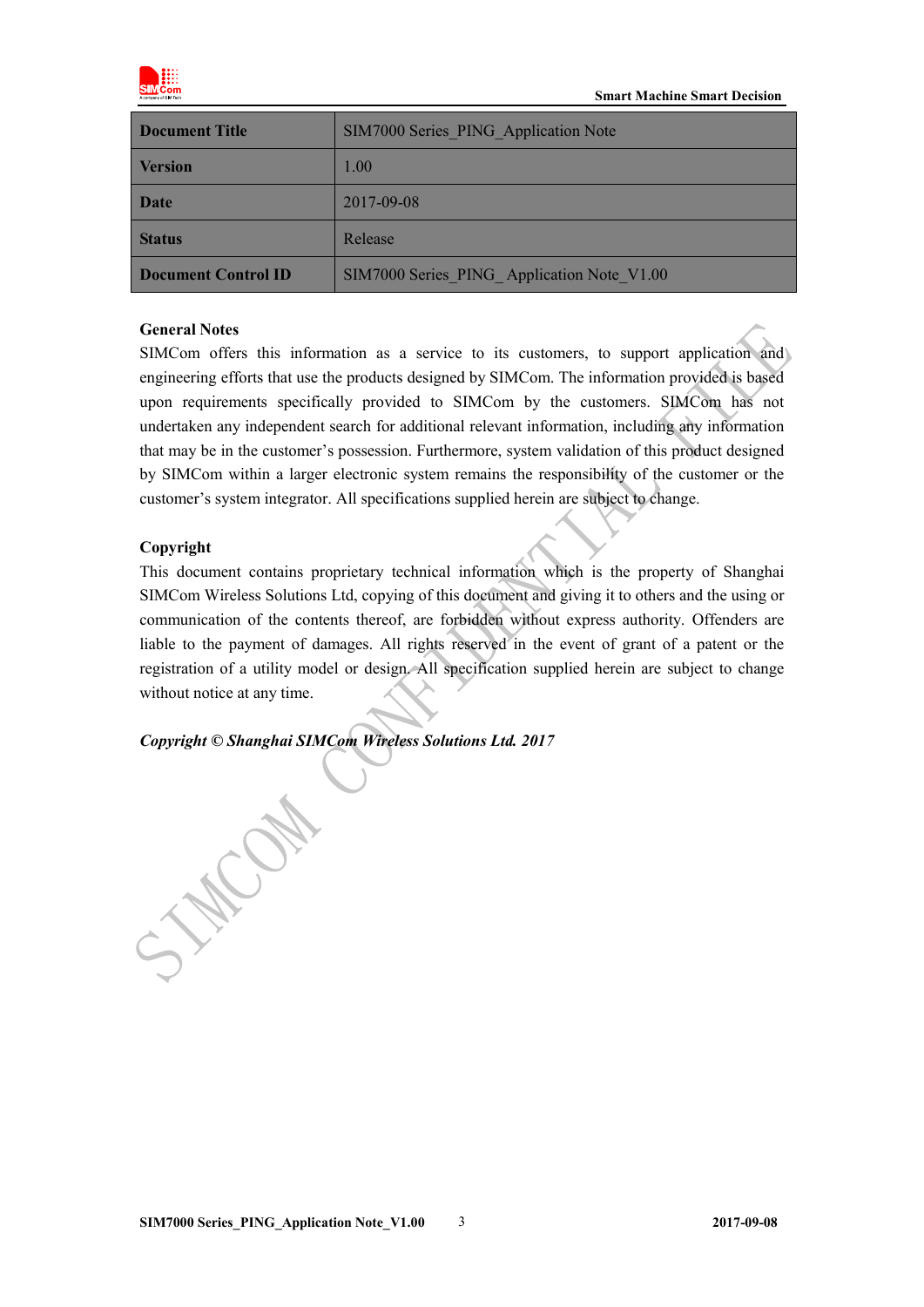

# **Contents**

| $\mathbf{1}$     |           |            |
|------------------|-----------|------------|
|                  | 11        |            |
| $\boldsymbol{2}$ |           |            |
|                  | 2.1       | AT+CIPPING |
|                  | 2.2       | AT+CIPCTL  |
|                  | 2.3       | AT+CIPFLT  |
| $\mathbf{3}$     |           | (11)       |
|                  | 3.1       |            |
| 4                |           | 12         |
|                  | 4.1       |            |
|                  | 4.2       |            |
|                  | 4.3       |            |
|                  |           |            |
|                  | А.        |            |
|                  | <b>B.</b> |            |
|                  |           |            |
|                  |           |            |

 $\overline{4}$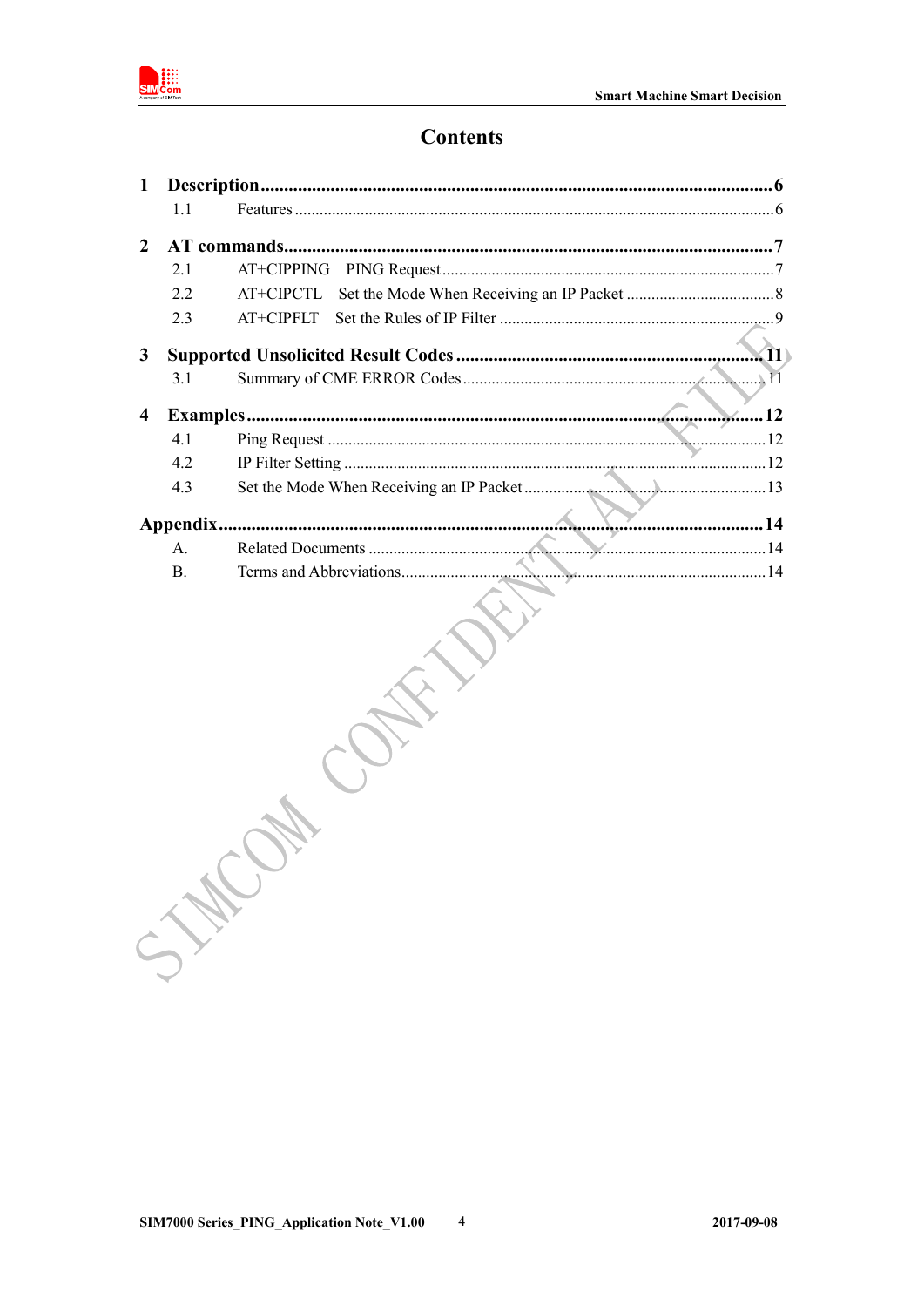

### **Version History**

| Date       | <b>Version</b> | What is new | <b>Author</b> |
|------------|----------------|-------------|---------------|
| 2017-09-08 | 1.00           | New version |               |

# **Scope**

This document presents the AT command of PING operation and application examples. This document can apply to SIM7000 series modules with PING function.

OH COL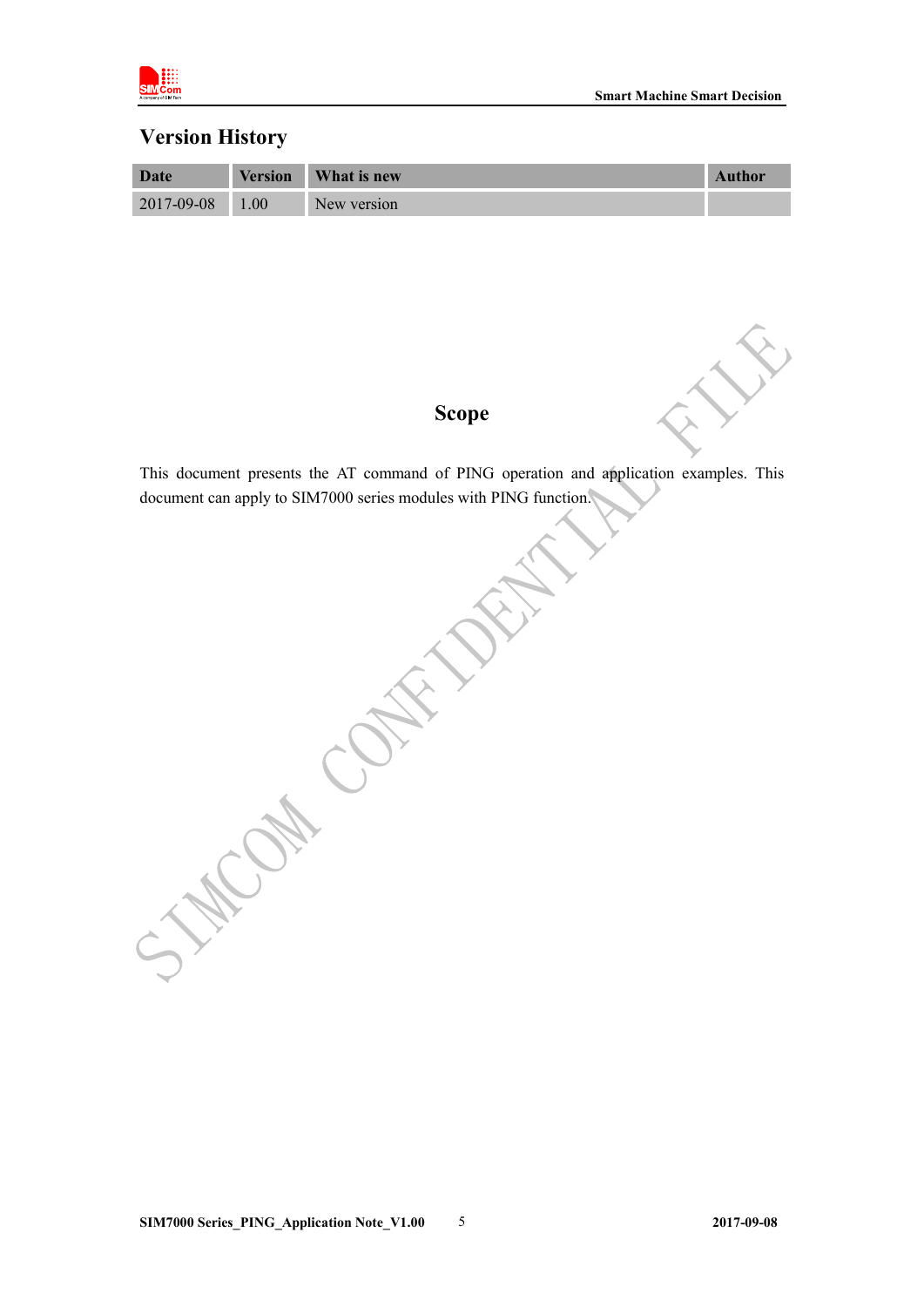<span id="page-4-0"></span>

# **1 Description**

This chapter introduces the PING application features of SIM7000 series modules

### <span id="page-4-1"></span>**1.1 Features**

- 1) SIM7000 supports sending PING (ICMP Echo request) to remote IP address.
- 2) SIM7000 supports setting the mode when it receives an IP packet.At present it can control whether to send an Echo Reply to an IP address pinging it.

**SIM7000 Series\_PING\_Application Note\_V1.00** 6 **2017-09-08**

CAN CON

 $\hat{C}$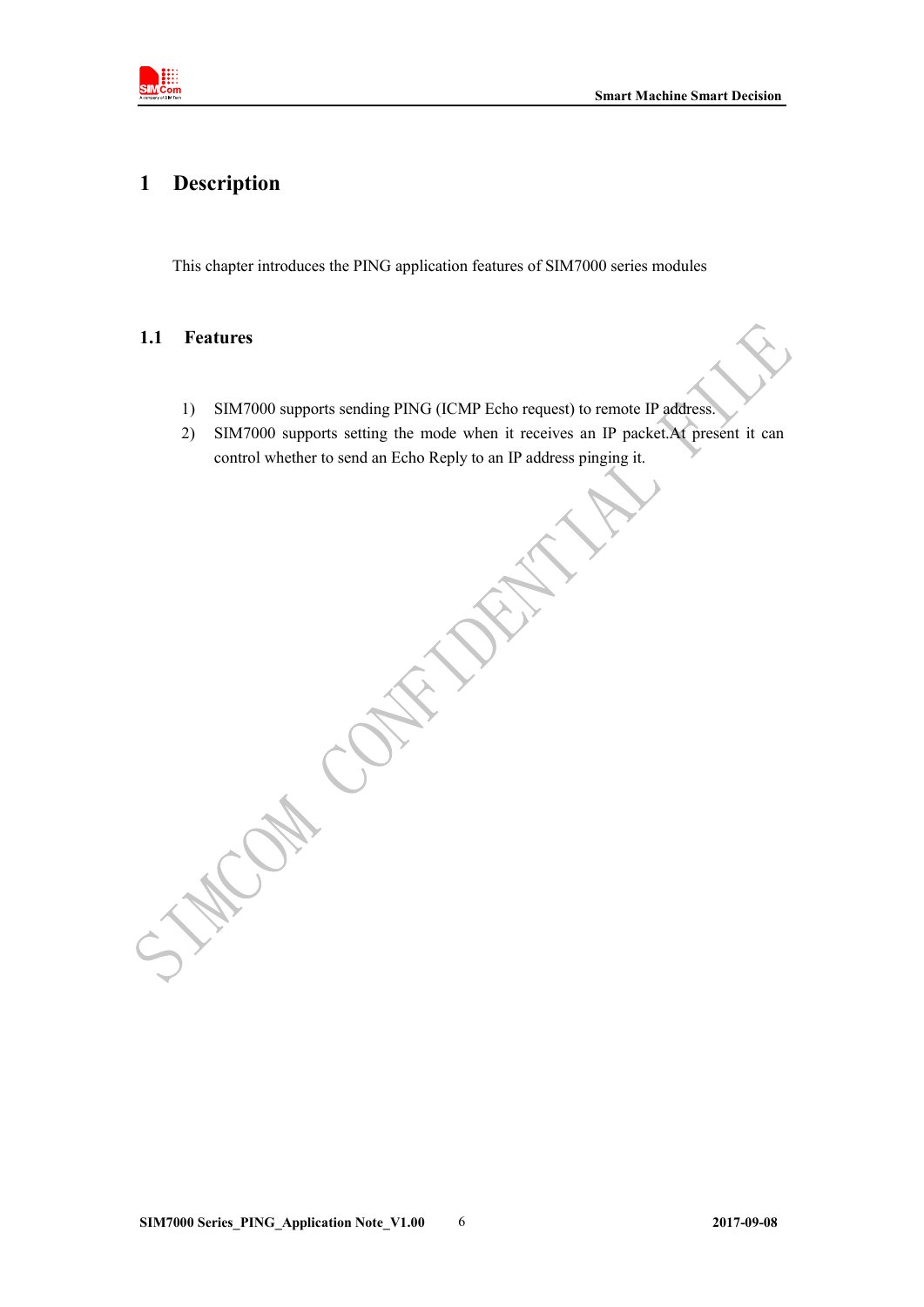<span id="page-5-0"></span>

# **2 AT commands**

# <span id="page-5-1"></span>**2.1 AT+CIPPING PING Request**

| <b>AT+CIPPING PING Request</b>                                   |                                                                                                                                                                                          |                                                                                     |  |
|------------------------------------------------------------------|------------------------------------------------------------------------------------------------------------------------------------------------------------------------------------------|-------------------------------------------------------------------------------------|--|
| <b>Test Command</b><br>$AT+CIPPING=?$                            | Response<br>+CIPPING: (list of supported <retrynum>s), (list of supported<br/><datalen>s),(list of supported <timeout>s),(list of supported <ttl>s)</ttl></timeout></datalen></retrynum> |                                                                                     |  |
|                                                                  | OK                                                                                                                                                                                       |                                                                                     |  |
|                                                                  | Parameters                                                                                                                                                                               |                                                                                     |  |
|                                                                  | See Write Command                                                                                                                                                                        |                                                                                     |  |
| Read Command                                                     | Response                                                                                                                                                                                 |                                                                                     |  |
| AT+CIPPING?                                                      |                                                                                                                                                                                          | +CIPPING: <retrynum>,<datalen>,<timeout>,<ttl></ttl></timeout></datalen></retrynum> |  |
|                                                                  | OK                                                                                                                                                                                       |                                                                                     |  |
|                                                                  | Parameters                                                                                                                                                                               |                                                                                     |  |
|                                                                  | See Write Command                                                                                                                                                                        |                                                                                     |  |
| Write Command                                                    | Response                                                                                                                                                                                 |                                                                                     |  |
| <b>AT+CIPPING=<ipa< b=""></ipa<></b>                             | +CIPPING: <replyid>,<ip address="">,<replytime>,<ttl>[<cr><lf></lf></cr></ttl></replytime></ip></replyid>                                                                                |                                                                                     |  |
| ddr>[, <retrynum></retrynum>                                     | +CIPPING: <replyid>,<ip address="">,<replytime>,<ttl>[]]</ttl></replytime></ip></replyid>                                                                                                |                                                                                     |  |
| [, <datalen>[,<tim< th=""><th colspan="2"></th></tim<></datalen> |                                                                                                                                                                                          |                                                                                     |  |
| eout>, <ttl>]]]</ttl>                                            | OK<br>or                                                                                                                                                                                 |                                                                                     |  |
|                                                                  | <b>ERROR</b>                                                                                                                                                                             |                                                                                     |  |
|                                                                  | or                                                                                                                                                                                       |                                                                                     |  |
|                                                                  | +CME ERROR: <err></err>                                                                                                                                                                  |                                                                                     |  |
|                                                                  | Parameters                                                                                                                                                                               |                                                                                     |  |
|                                                                  | $\leq$ <b>Paddr&gt;</b>                                                                                                                                                                  | Address of the remote host, string type. This<br>parameter can be either:           |  |
|                                                                  |                                                                                                                                                                                          | - IP address in the format: "xxx.xxx.xxx.xxx"                                       |  |
|                                                                  |                                                                                                                                                                                          | - Host name solved by a DNS query                                                   |  |
|                                                                  | $<$ retryNum $>$                                                                                                                                                                         | The number of Ping Echo Requset to send                                             |  |
|                                                                  | $1 - 100$                                                                                                                                                                                | Default: 4                                                                          |  |
|                                                                  | <datalen></datalen>                                                                                                                                                                      | The length of Ping Echo Request data                                                |  |
|                                                                  | $0 - 1024$                                                                                                                                                                               | Default: 8                                                                          |  |
|                                                                  | $\le$ timeout $>$                                                                                                                                                                        | The timeout, in units of 100 ms, waiting for a single<br>Echo Reply                 |  |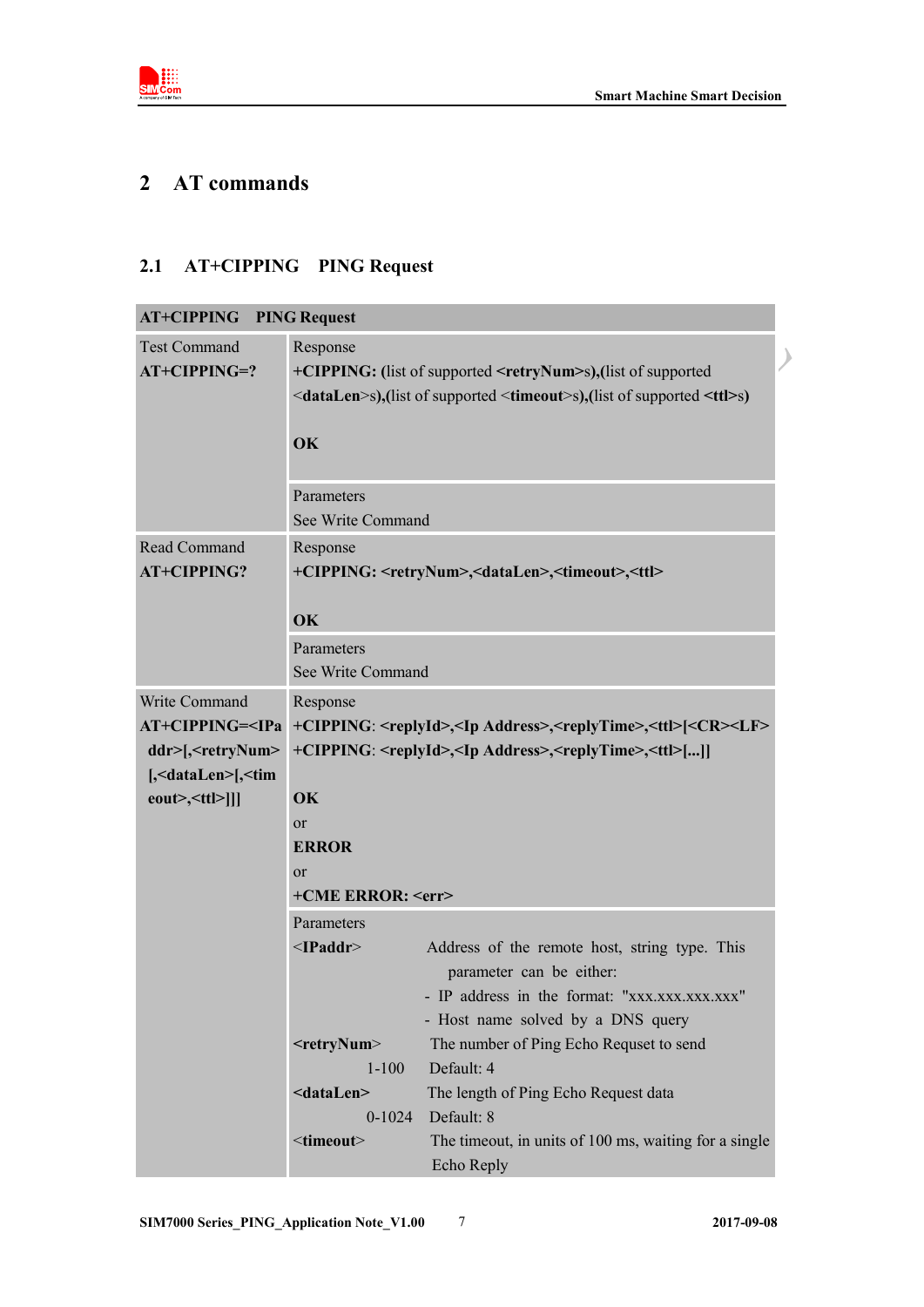

|           | $1 - 600$                                                                    | Default: 100(10 seconds)                                       |  |
|-----------|------------------------------------------------------------------------------|----------------------------------------------------------------|--|
|           | $<$ ttl $>$                                                                  | Time <b>b</b> Ive                                              |  |
|           | $1 - 255$                                                                    | Default: 64                                                    |  |
|           | $<$ replyId $>$                                                              | Echo Reply number                                              |  |
|           | $\leq$ IP Address $\geq$                                                     | IP Address of the remote host                                  |  |
|           | $<$ replyTime $>$                                                            | Time, in ms, required to receive the                           |  |
|           |                                                                              | response                                                       |  |
| Reference | <b>Note</b>                                                                  |                                                                |  |
|           | Before sending PING Request the GPRS context must be activated.              |                                                                |  |
|           | When the Echo Request timeout expires (no reply received on                  |                                                                |  |
|           | time), the response will contains $\leq$ replyTime $\geq$ setting to 600 and |                                                                |  |
|           | $\leq t$ ttl> setting to 255.                                                |                                                                |  |
|           |                                                                              | When executing this command, if PDP context is deactivated for |  |
|           | some reasons, such as out of service, etc., the "+PDP: DEACT"                |                                                                |  |
|           | URC is reported and the command will end immediately.                        |                                                                |  |
|           | If executing the command in NB-IOT network, please config                    |                                                                |  |
|           | <b><timeout></timeout></b> to 300(30 second). For example:                   |                                                                |  |
|           | AT+CIPPING="www.google.cn",4,8,300,64                                        |                                                                |  |

 $\mathcal{A}$ 

 $\mathcal{V}$ 

# <span id="page-6-0"></span>**2.2 AT+CIPCTL Set the Mode When Receiving an IP Packet**

|                     | AT+CIPCTL Set the Mode When Receiving an IP Packet         |  |  |
|---------------------|------------------------------------------------------------|--|--|
| <b>Test Command</b> | Response                                                   |  |  |
| $AT+CIPCTL=?$       | +CIPCTL: (list of supported <mode>s)</mode>                |  |  |
|                     |                                                            |  |  |
|                     | <b>OK</b>                                                  |  |  |
|                     | Parameters                                                 |  |  |
|                     | See Write Command                                          |  |  |
| Read Command        | Response                                                   |  |  |
| <b>AT+CIPCTL?</b>   | +CIPCTL: <mode></mode>                                     |  |  |
|                     |                                                            |  |  |
|                     | OK                                                         |  |  |
|                     | Parameters                                                 |  |  |
|                     | See Write Command                                          |  |  |
| Write Command       | Response                                                   |  |  |
| $AT+CIPCTL=$        | OK                                                         |  |  |
| e                   | or                                                         |  |  |
|                     | <b>ERROR</b>                                               |  |  |
|                     | $\alpha$                                                   |  |  |
|                     | +CME ERROR: <err></err>                                    |  |  |
|                     | Parameters                                                 |  |  |
|                     | $<$ mode $>$<br>$\mathbf{0}$<br>Disable to send Echo Reply |  |  |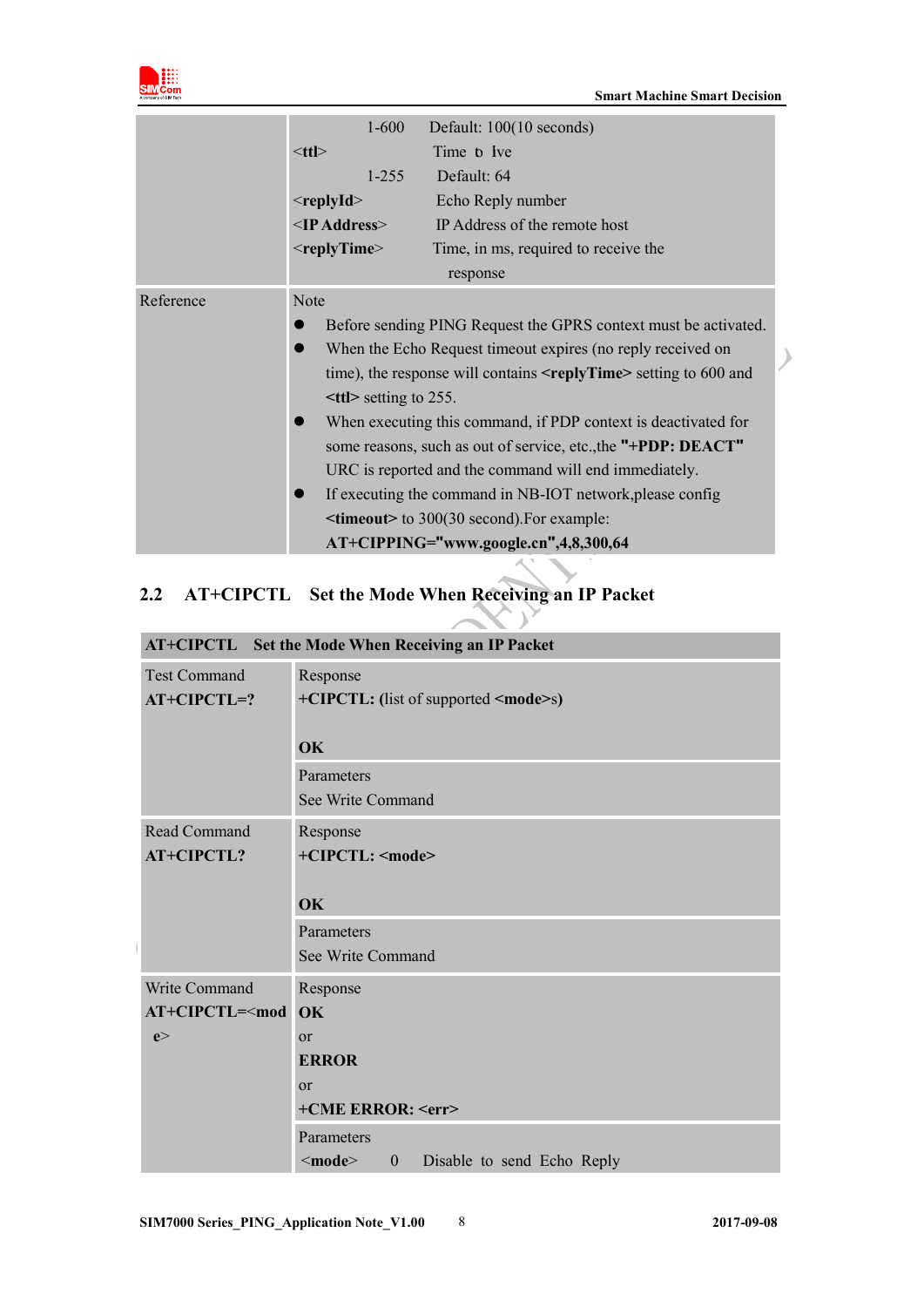

|           |                                                             | Enable to send Echo Reply to every IP address     |
|-----------|-------------------------------------------------------------|---------------------------------------------------|
|           |                                                             | pinging it                                        |
|           | Enable to send Echo Reply only to a subset of IP            |                                                   |
|           |                                                             | Addresses pinging it. This subset of IP Addresses |
|           | can be set by "AT+CIPFLT" command.                          |                                                   |
| Reference | Note                                                        |                                                   |
|           | The value of $\leq$ mode> is stored in non volatile memory. |                                                   |

## **2.3 AT+CIPFLT Set the Rules of IP Filter**

<span id="page-7-0"></span>

| AT+CIPFLT Set the Rules of IP Filter<br>2.3                               |                                                                                                |                |                                                                                                      |
|---------------------------------------------------------------------------|------------------------------------------------------------------------------------------------|----------------|------------------------------------------------------------------------------------------------------|
| <b>AT+CIPFLT</b> Set the Rules of IP Filter                               |                                                                                                |                |                                                                                                      |
| <b>Test Command</b><br>AT+CIPFLT=?                                        | Response<br>+CIPFLT: (list of supported <action>s),(list of supported <item>s)</item></action> |                |                                                                                                      |
|                                                                           | OK                                                                                             |                |                                                                                                      |
|                                                                           | Parameter                                                                                      |                |                                                                                                      |
|                                                                           | See Write Command                                                                              |                |                                                                                                      |
| Read Command                                                              | Response                                                                                       |                |                                                                                                      |
| <b>AT+CIPFLT?</b>                                                         |                                                                                                |                | +CIPFLT: <item>,<ipaddr>,<mask></mask></ipaddr></item>                                               |
|                                                                           |                                                                                                |                | <cr><lf>+CIPFLT: <item>,<ipaddr>,<mask></mask></ipaddr></item></lf></cr>                             |
|                                                                           | []                                                                                             |                |                                                                                                      |
|                                                                           | OK                                                                                             |                |                                                                                                      |
|                                                                           | Parameter                                                                                      |                |                                                                                                      |
|                                                                           | See Write Command                                                                              |                |                                                                                                      |
| Write Command                                                             | Response                                                                                       |                |                                                                                                      |
| AT+CIPFLT= <actio< td=""><td colspan="2">OK</td></actio<>                 | OK                                                                                             |                |                                                                                                      |
| n>[, <item>][,<ipadd< td=""><td>or</td><td></td><td></td></ipadd<></item> | or                                                                                             |                |                                                                                                      |
| r>, <mask>]</mask>                                                        | <b>ERROR</b>                                                                                   |                |                                                                                                      |
|                                                                           | or                                                                                             |                |                                                                                                      |
|                                                                           | +CME ERROR: <err></err>                                                                        |                |                                                                                                      |
|                                                                           | Parameter                                                                                      |                |                                                                                                      |
|                                                                           | <action></action>                                                                              | $\mathbf{0}$   | Remove the rule specified by $\leq$ item>.                                                           |
|                                                                           |                                                                                                |                | <item> must be given.</item>                                                                         |
|                                                                           |                                                                                                | 1              | Add the rule specified by <item>.</item>                                                             |
|                                                                           |                                                                                                |                | If $\le$ item $>$ is not given, it can find an empty item                                            |
|                                                                           |                                                                                                |                | automatically. <ipaddr> and <mask> must be given.</mask></ipaddr>                                    |
|                                                                           |                                                                                                | $\overline{2}$ | Delete all of rules                                                                                  |
|                                                                           | $\le$ item $>$                                                                                 |                | The item of IP filter rule                                                                           |
|                                                                           |                                                                                                | $1 - 20$       |                                                                                                      |
|                                                                           | $\leq$ ip $\bf Addr$                                                                           |                | Remote IP address, string type. It can be any valid IP<br>address in the format of "xxx.xxx.xxx.xxx" |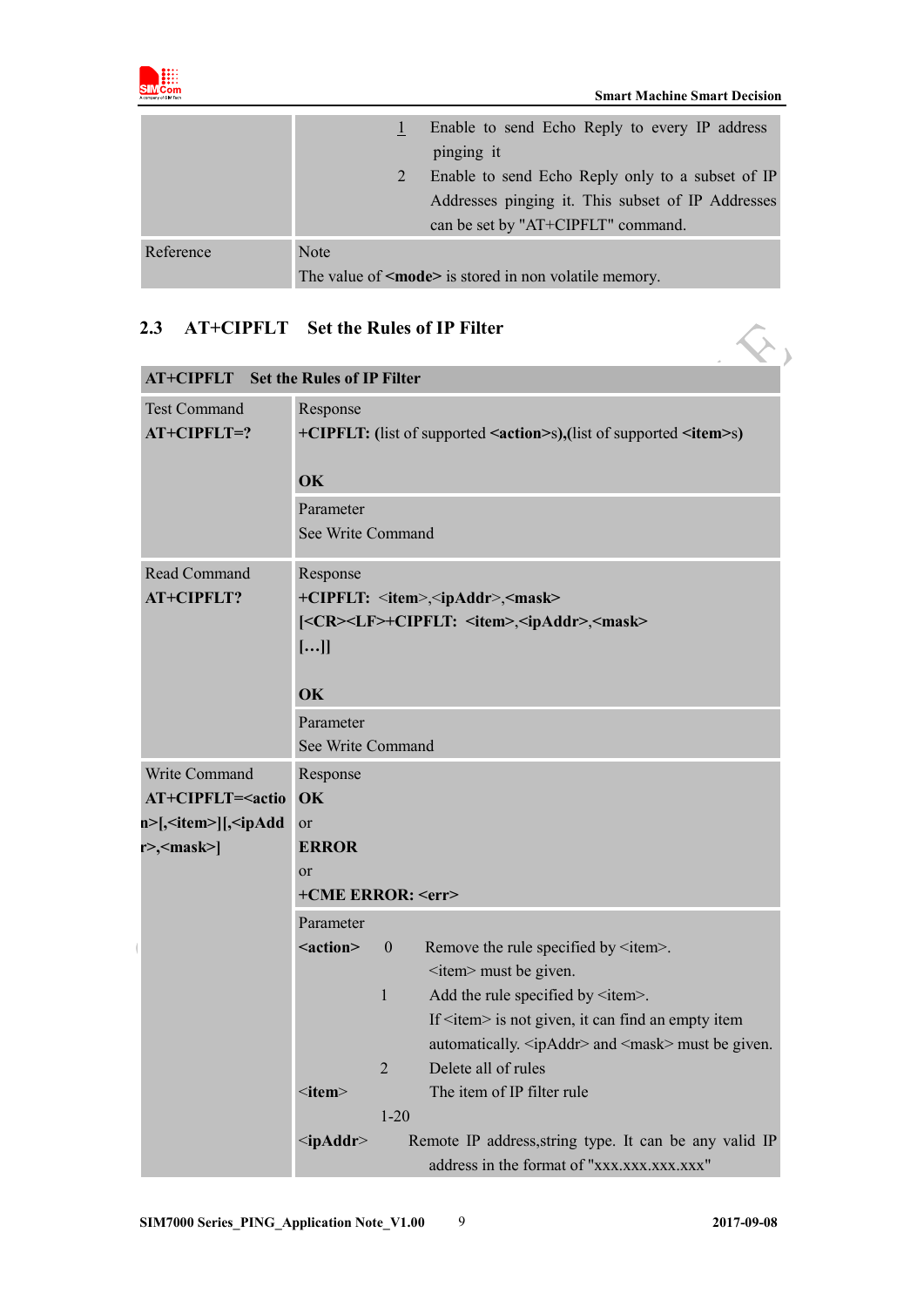

| Reference<br>Note<br>When a packet comes from the IP address coming IP, All rules<br>will be scanned to match the following criteria:<br>$\leq$ coming IP> & $\leq$ mask> = $\leq$ ipAddr> & $\leq$ mask><br>If the criterion is matched, the IP packet will be accepted and the<br>rule scan is finished. If the criterion is not matched, the IP packet<br>will be ignored.<br>♪<br>The rule is stored in non volatile memory.<br>SWOW | $\langle \text{mask} \rangle$<br>Mask to be applied to the <b>sipAddr</b> >, string type.<br>It can be any valid IP address mask in the<br>format of "xxx.xxx.xxx.xxx" |
|------------------------------------------------------------------------------------------------------------------------------------------------------------------------------------------------------------------------------------------------------------------------------------------------------------------------------------------------------------------------------------------------------------------------------------------|------------------------------------------------------------------------------------------------------------------------------------------------------------------------|
|                                                                                                                                                                                                                                                                                                                                                                                                                                          |                                                                                                                                                                        |
|                                                                                                                                                                                                                                                                                                                                                                                                                                          |                                                                                                                                                                        |
|                                                                                                                                                                                                                                                                                                                                                                                                                                          |                                                                                                                                                                        |
|                                                                                                                                                                                                                                                                                                                                                                                                                                          |                                                                                                                                                                        |
|                                                                                                                                                                                                                                                                                                                                                                                                                                          |                                                                                                                                                                        |
|                                                                                                                                                                                                                                                                                                                                                                                                                                          |                                                                                                                                                                        |
|                                                                                                                                                                                                                                                                                                                                                                                                                                          |                                                                                                                                                                        |
|                                                                                                                                                                                                                                                                                                                                                                                                                                          |                                                                                                                                                                        |
|                                                                                                                                                                                                                                                                                                                                                                                                                                          |                                                                                                                                                                        |
|                                                                                                                                                                                                                                                                                                                                                                                                                                          |                                                                                                                                                                        |
|                                                                                                                                                                                                                                                                                                                                                                                                                                          |                                                                                                                                                                        |
|                                                                                                                                                                                                                                                                                                                                                                                                                                          |                                                                                                                                                                        |
|                                                                                                                                                                                                                                                                                                                                                                                                                                          |                                                                                                                                                                        |
|                                                                                                                                                                                                                                                                                                                                                                                                                                          |                                                                                                                                                                        |
|                                                                                                                                                                                                                                                                                                                                                                                                                                          |                                                                                                                                                                        |
|                                                                                                                                                                                                                                                                                                                                                                                                                                          |                                                                                                                                                                        |
|                                                                                                                                                                                                                                                                                                                                                                                                                                          |                                                                                                                                                                        |
|                                                                                                                                                                                                                                                                                                                                                                                                                                          |                                                                                                                                                                        |
|                                                                                                                                                                                                                                                                                                                                                                                                                                          |                                                                                                                                                                        |
|                                                                                                                                                                                                                                                                                                                                                                                                                                          |                                                                                                                                                                        |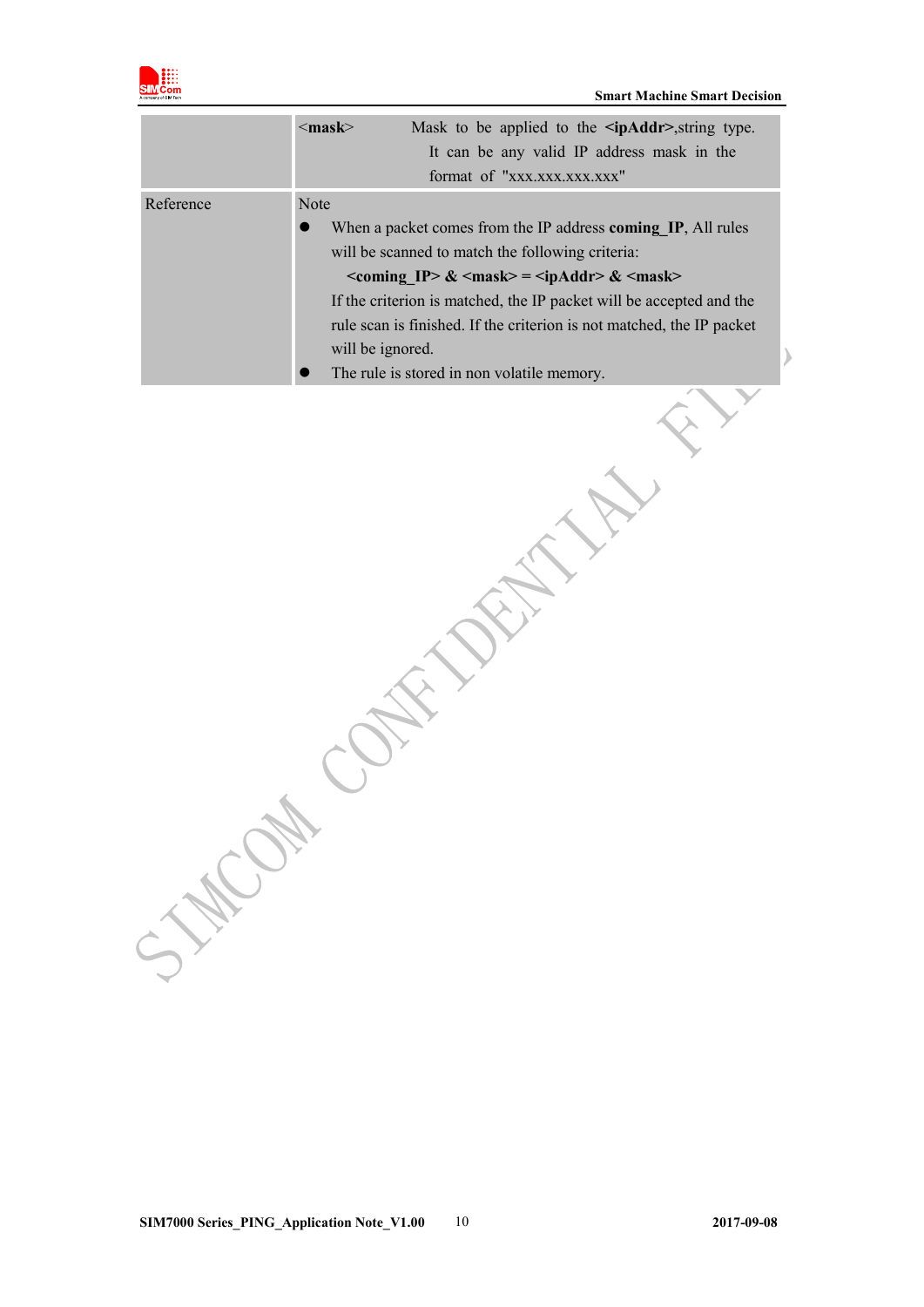<span id="page-9-0"></span>

# **3 Supported Unsolicited Result Codes**

### <span id="page-9-1"></span>**3.1 Summary of CME ERROR Codes**

Final result code +CME ERROR: <err> indicates an error related to mobile equipment or network. The operation is similar to result code ERROR. The following <err> is just the additional <err> code for PING function. About other <err>cers codes, please refer to [1].  $\lambda$ 

| <b>Meaning</b>     |  |
|--------------------|--|
| DNS resolve failed |  |
| Socket open failed |  |
|                    |  |
|                    |  |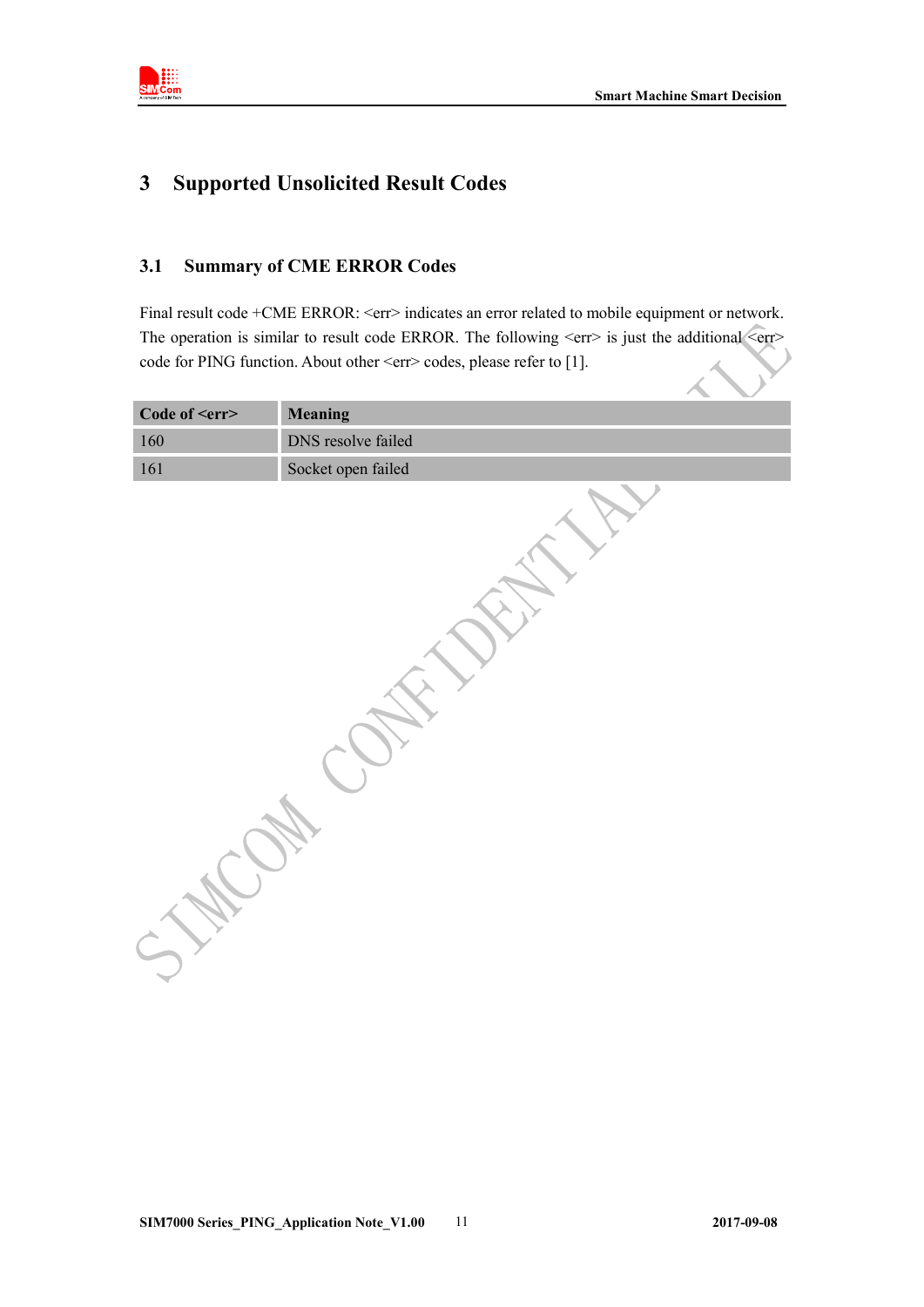<span id="page-10-0"></span>

# **4 Examples**

In the "Grammar" columns of following tables, input of AT commands are in black, module return values are in blue.

### **4.1 Ping Request**

<span id="page-10-1"></span>

| 4.1<br><b>Ping Request</b>         |                                          |
|------------------------------------|------------------------------------------|
| <b>Grammar</b>                     | <b>Description</b>                       |
| AT+CGATT?<br>$+CGATT:1$            | Query attach status of wireless network  |
| <b>OK</b>                          |                                          |
| AT+CSTT="CMNET"                    | Configure APN                            |
| OK                                 |                                          |
| AT+CIICR                           | Bring up wireless connection             |
| OK                                 |                                          |
| AT+CIFSR                           | Get local IP address                     |
| $\overline{\text{OK}}$             |                                          |
| AT+CIPPING="www.google.cn"         | Ping request.                            |
| +CIPPING: 1,"203.208.37.99",70,239 | sending ping request in NB-IOT<br>if     |
| +CIPPING: 2,"203.208.37.99",53,238 | network, you can execute the command:    |
| +CIPPING: 3,"203.208.37.99",60,239 | $AT+CIPPING="www.google.cn", 4,8,300,64$ |
| +CIPPING: 4,"203.208.37.99",50,239 |                                          |
| <b>OK</b>                          |                                          |

<span id="page-10-2"></span>**4.2 IP Filter Setting**

| Grammar                                 | Description          |
|-----------------------------------------|----------------------|
| AT+CIPFLT=1,1,"198.211.19.12","255.255. | Add a rule           |
| 0.0"                                    |                      |
| <b>OK</b>                               |                      |
| AT+CIPFLT=1,,"10.43.21.69","255.0.0.0"  | Add a rule           |
| OK                                      |                      |
| $AT+CIPFLT=0,1$                         | Delete the rule 1    |
| <b>OK</b>                               |                      |
| $AT+CIPFLT=2$                           | Delete all the rules |
| $\overline{\text{OK}}$                  |                      |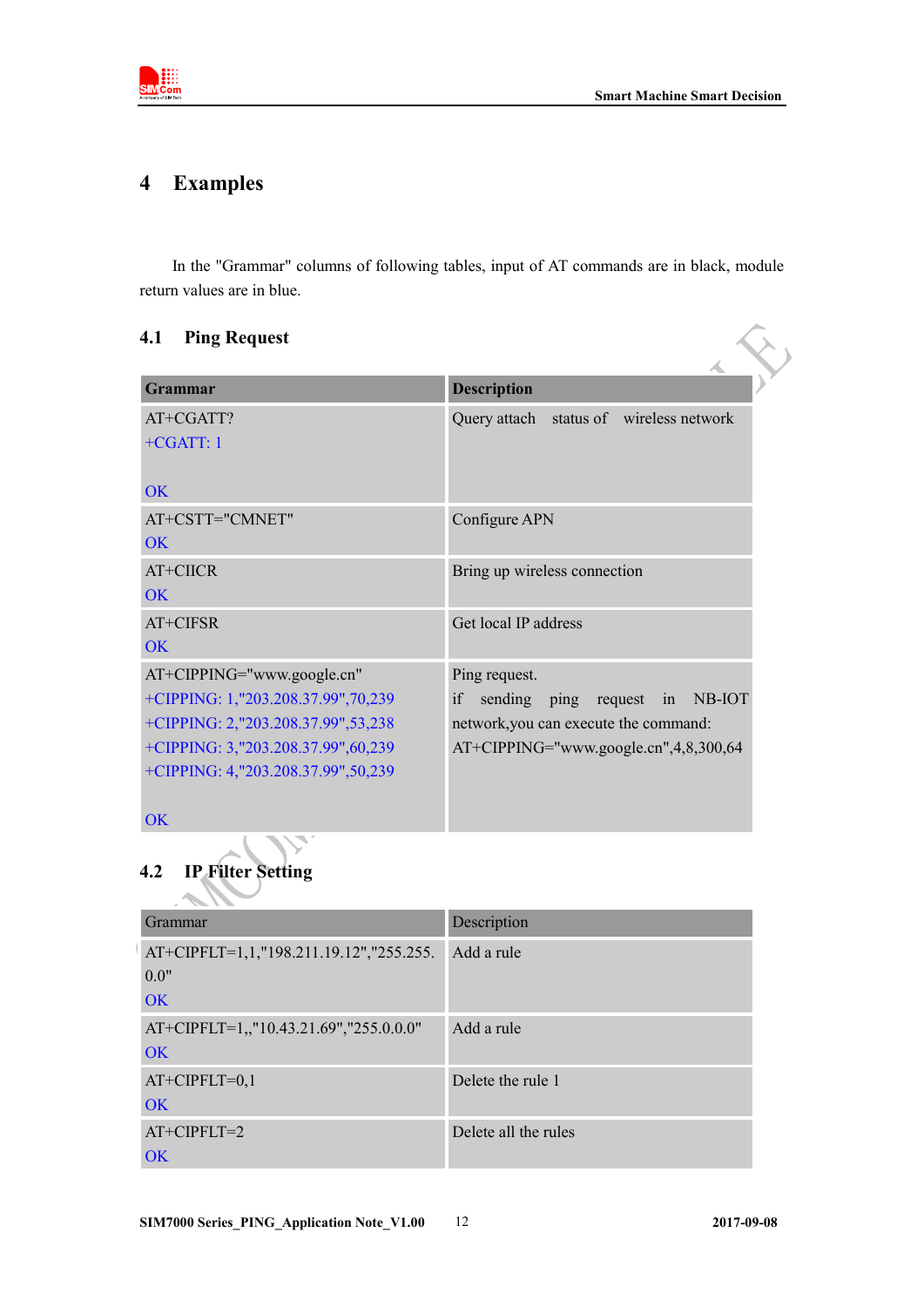

### <span id="page-11-0"></span>**4.3 Set the Mode When Receiving an IP Packet**

| Disable the Echo Reply<br>$AT+CIPCTL=0$<br>OK                                            |
|------------------------------------------------------------------------------------------|
|                                                                                          |
| $AT+CIPCTL=1$<br>Enable the Echo Reply<br>OK                                             |
| $AT+CIPCTL=2$<br>Send Echo Reply only to some specified IP<br>Addresses<br>$\mathbf{OK}$ |
| STAC                                                                                     |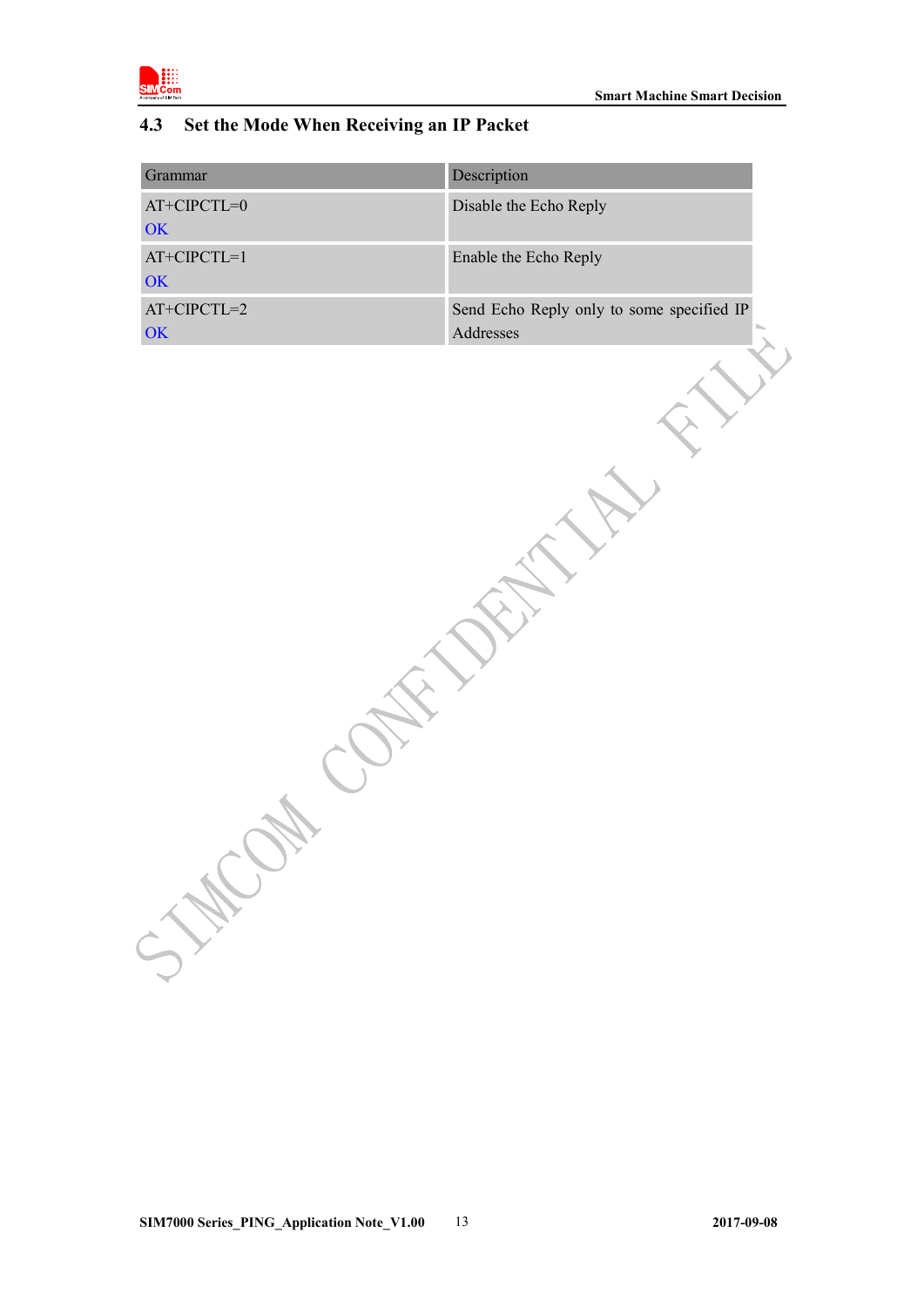<span id="page-12-0"></span>

 $\mathcal{A}_{\mathbf{c}}$ 

# **Appendix**

### <span id="page-12-1"></span>**A. Related Documents**

| <b>SN</b> | Document name                    | Remark |  |
|-----------|----------------------------------|--------|--|
|           | SIM7000 Series AT Command Manual |        |  |
|           |                                  |        |  |

### <span id="page-12-2"></span>**B. Terms and Abbreviations**

| <b>Abbreviation</b> | <b>Description</b>                       |  |
|---------------------|------------------------------------------|--|
| <b>ICMP</b>         | <b>Internet Control Message Protocol</b> |  |
| <b>APN</b>          | <b>Access Point Name</b>                 |  |
| <b>PDP</b>          | Packet Data Protocol                     |  |
| CAT-M               | LTE Cat. M                               |  |
| NB-IOT              | Narrow Band Internet of Things           |  |
| <b>GPRS</b>         | General Packet Radio Service             |  |
|                     |                                          |  |